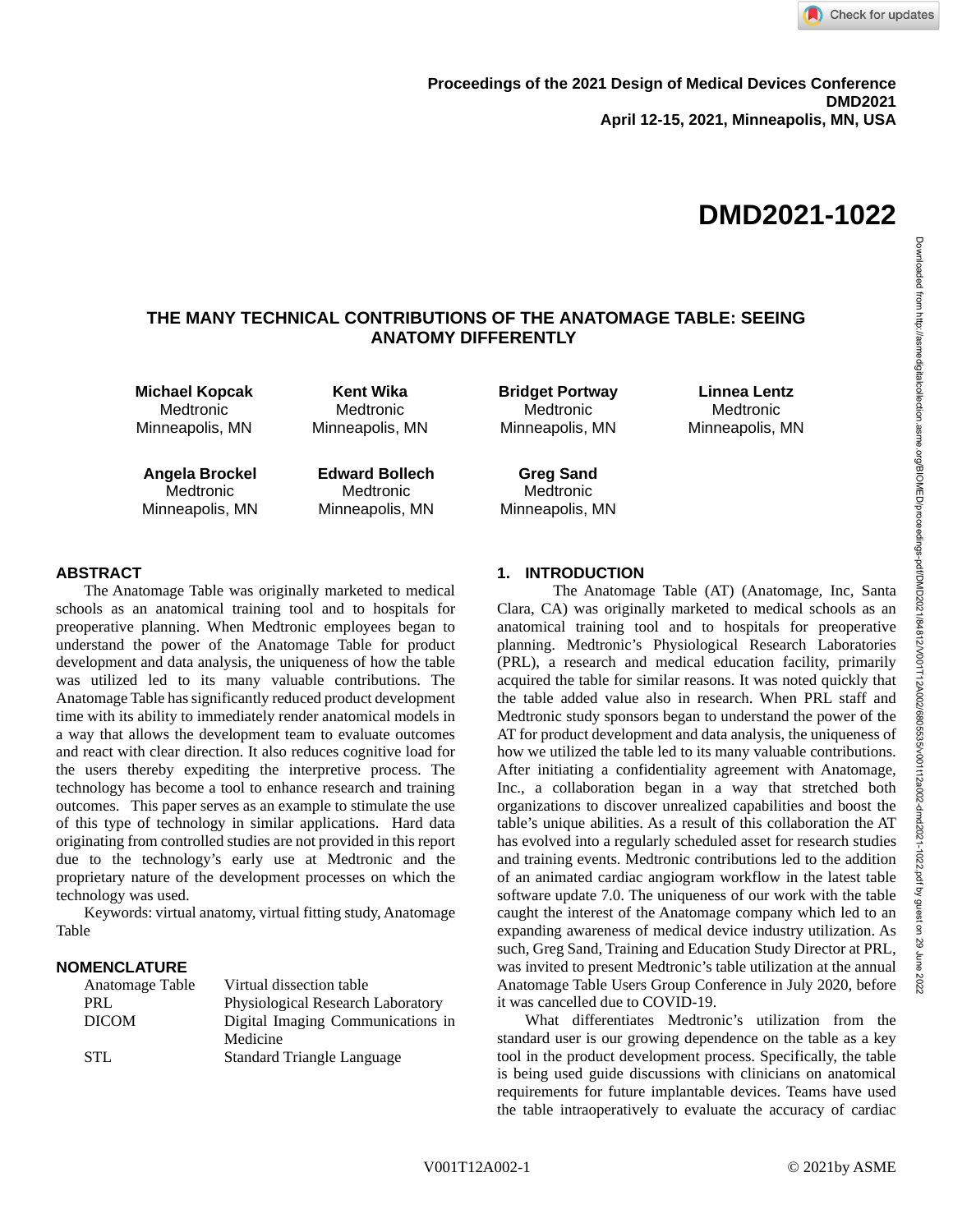mapping systems through comparative analysis of mapping system models with the actual preplanned computed tomography (CT) model rendered on the AT. The table contributed appreciably to the development of silicone heart models used for training physicians and employees in ablation skills which has reduced the number of animals previously used for this training. In all these examples, the table has noticeably reduced product development time with its ability to immediately render models (measured in seconds versus hours) in a way that allows the development team to evaluate outcomes and react with clear direction.

#### **2. MATERIALS AND METHODS**

Given the unique and dynamic manner in which Medtronic has used this technology, there have not been controlled studies to compare standard development processes or reductions in animal use to those that utilized the described techniques. While the AT technology is highlighted in this manuscript, the described techniques and concepts are transferable to other similar technology tools. It is anticipated that controlled studies will be performed in the future to compare the performance of this technology with standard learning and development paradigms.

The AT is being used by multiple teams during the development process to evaluate a multitude of variables in design and anatomy. The utilization follows a consistent approach to collect imaging data and render it within the AT. In brief, imaging data is collected from animal models or human cadavers obtained through approved channels using PRL's CT scanner or using DICOM files sourced externally. DICOM files are then uploaded into the AT and processed according to the company's standard protocols. A full body CT scan can be fully rendered on the table in less than one minute. Once the data has been rendered, the team can view the anatomy and its interactions, import STL files of medical devices, or measure values between structures of interest.

In one use example, cardiac surgeons were invited to PRL by the product development team for a human factors study. The surgeons were asked to implant the novel and highly complex device system in a human cadaver, perform post-operative CT imaging of each model, and present a grand rounds explanation of their implant process using the unique and interactive tool to display and narrate their work, as shown in Figure 1. The incorporation of the AT contributed to reduced cognitive load for the physician advisors, thereby expediting the interpretive process.



**FIGURE 1.** The post-implant rendering of a product under evaluation using the AT.

The medical education teams have realized the potential of the table and have integrated it into their training programs. For example, a single program has trained over 90 physicians and 60 field representatives using the AT.

Research and development teams have used the table to answer anatomical questions, confirm anatomical changes induced during model development, or look at organ interactions following implant by uploading DICOM files into the table. PRL developed a new preclinical model for the creation of aneurysms. CT scans collected at PRL were uploaded into the table to allow the study team to view the aneurysms from any angle, measure them, and refine their methods for model creation and therapy delivery.

The table is used in PRL education classes for employees. The table's broad library gives employees a real-world look at real patients with a variety of diseases. This knowledge allows them to design devices that will better serve the patient.

# **3. RESULTS AND DISCUSSION**

The value that the AT brings to research and development initiatives and training is evident in the number of tables currently owned by Medtronic. In addition to the tables located in Minneapolis, tables have been acquired by Medtronic groups located in other geographies with additional interest in placing tables in various Asia Pacific and European locations. After PRL purchased its table, the interest in its capability spread rapidly and led to several corporate news stories and invitations to local and national events. The table has been featured at the Minnesota Science Museum Women in Science and Engineering events, internal conferences and product fairs, executive-level technology showcases, clinical investigator training programs, and several national conventions. This exposure has translated into additional innovative uses of this tool.

What differentiates Medtronic's utilization from the standard user is our growing dependence on the table as a key component in the product development process. PRL has 2022